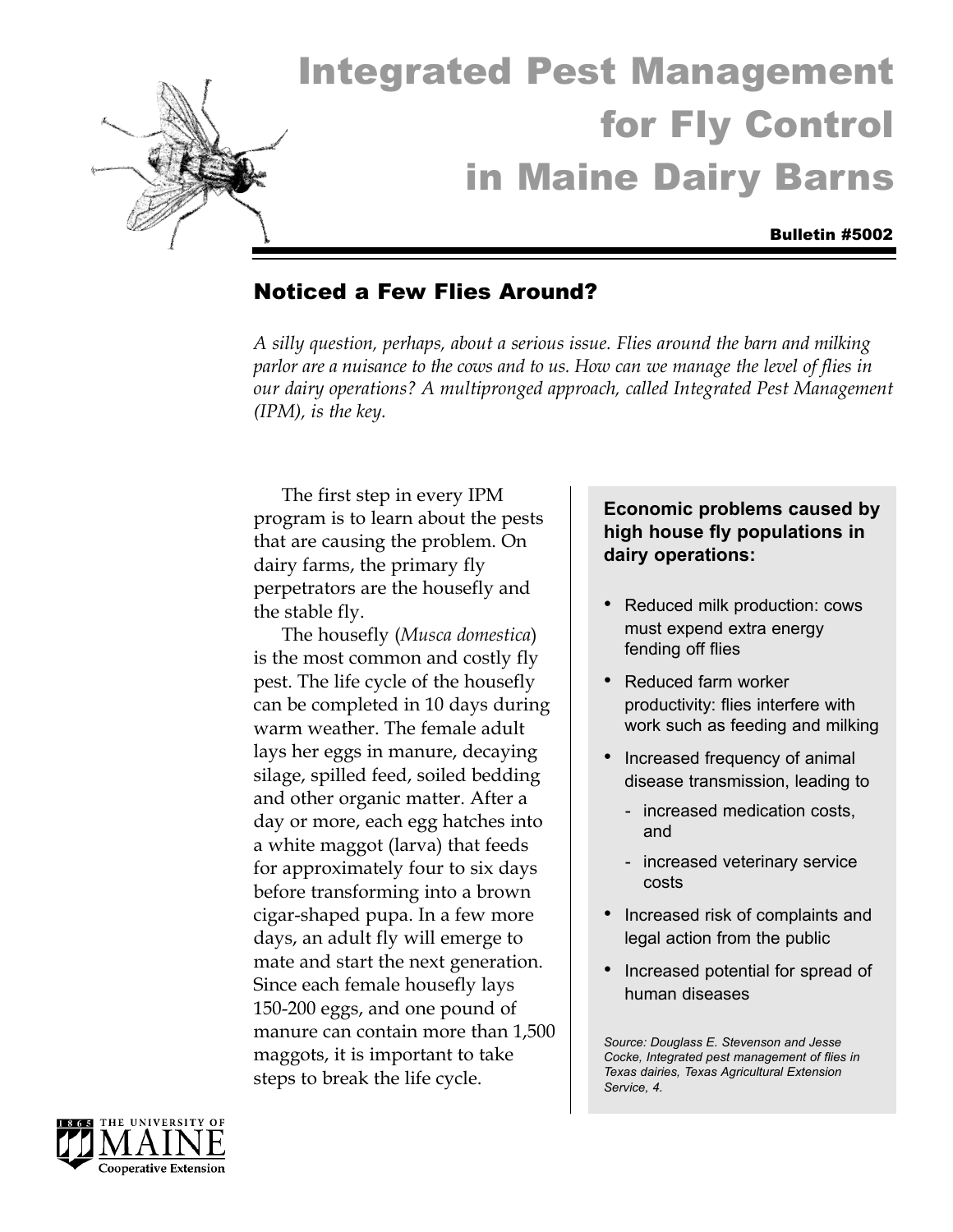

Stable fly

**Good sanitation is the most practical and economical way to manage fly populations.**

Stable flies (*Stomoxys calcitrans*) are similar in appearance and lifestyle to houseflies, with one important distinction—they bite! Like the housefly, the stable fly enjoys a moist, decaying environment. Since this is a blood-feeding fly, its economic impact can be large. Stable fly populations can lower milk production by 15 to 30 percent!

# How Do You Control Flies?

Develop a plan:

- 1. Determine current levels of fly populations: for instance, you could put up fly strips and record the frequency with which they need replacing. You need to know your starting point in order to track your progress.
- 2. Identify an achievable goal: decide the level of flies you can live with (for instance, a low enough population level that strips only need replacing once a week).
- 3. Map out a way to get there: develop an IPM plan for keeping fly populations below unacceptable levels. Your plan should include a variety of control strategies, including cultural, biological, chemical and physical controls.
- 4. Act early! Fly populations start building when the weather warms up, so begin your fly control program in early spring.
- 5. Track and evaluate your progress. Use sticky tapes or speck cards to monitor fly activity in and around barns and the milking parlor. Keep records of how fast they fill up. Record any control actions you take, and when they were taken. Evaluate what worked and why.

## Cultural Control

The biggest part of cultural fly control is sanitation. Good sanitation is the most practical and economical way to manage fly populations. It's best to begin before the flies have had a chance to develop into large populations.

Think clean and dry:

- Clean out calf hutches and holding pens on a regular basis and keep them ventilated. Move portable hutches on a regular basis and elevate one of the sides to provide extra ventilation if necessary. Calf areas are prime spots for fly breeding.
- Keep open feeding lanes and the concrete corners of the feeding bins clean.
- Completely clean the entrance and exit lanes of the milking parlor daily, or after each milking.
- In liquid manure pits, prevent floating mats by collecting debris from the runoff collection channels, sediment basins and retention ponds.
- Get out your weed whacker and mower! Keep the entrance and exit walkway corners weed-free and trimmed to allow weekly cleanup of collected manure. Keep vegetation around barns, feeders, hutches, and manure piles mowed to eliminate fly resting areas.
- Remove small piles of manure and spread out straw as frequently as possible.
- Dispose of mortalities and afterbirth immediately.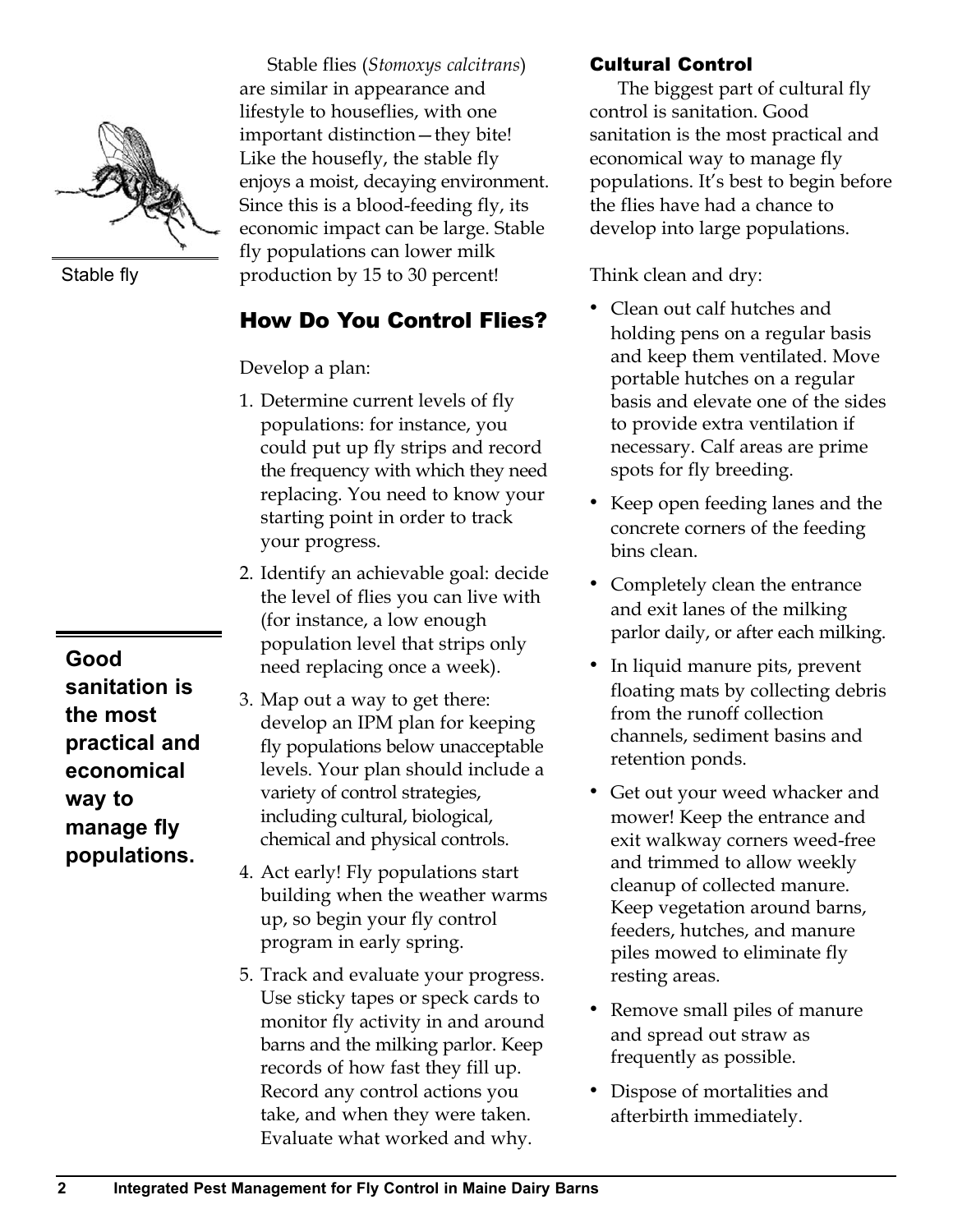- Keep animal areas as dry as possible. Scrape out manure regularly, and provide a three to four percent slope to allow drainage of liquid from stalls.
- Clean hard to reach areas such as behind waterers, in corners and under pen partitions.
- Clean the manure spreader when not in use: it's an ideal place for flies to breed and be transported.
- Keep areas around feed storage, feed bunks and watering tanks free from moisture and manure. Fix water leaks promptly.
- Move your round bale feeder regularly to prevent manure, urine, and hay buildup.
- Keep flies out of milk rooms by maintaining window screens (use 14-16 mesh) and keeping doors closed whenever possible.

## *Remember: clean and dry.*

## Biological Control

Nature can help in the battle against flies by providing natural enemies. These include predatory beetles and mites, parasitic wasps, and fly pathogens. You can promote natural enemies by keeping facilities clean and dry and limiting pesticide use.

*Predators:* Hister beetles occur are found primarily in older manure packs. These small, black, shiny beetles consume up to fly 24 eggs a day. Predatory mites also feed on housefly eggs as well as small maggots.



Housefly maggot

# **Tips for using parasites:**

If using parasites, find a reputable supplier, and ask specifically for Northeast-adapted strains. Research and experience have shown that the wasp species *Muscidfurax raptor* is most effective in northeastern dairy operations.

Follow the directions provided by the supplier. Ask questions of your supplier to ensure that you are getting a high quality and suitable product shipped and delivered in a timely and dependable manner.

Don't forget that these are living organisms—make sure the package isn't left in the heat or cold—and release the wasps as soon as possible. It is best to begin releases in the early spring to establish the species and get a head start on the fly population. Parasites perform best in enclosed environments like calf hutches; their benefit is less noticeable in open environments.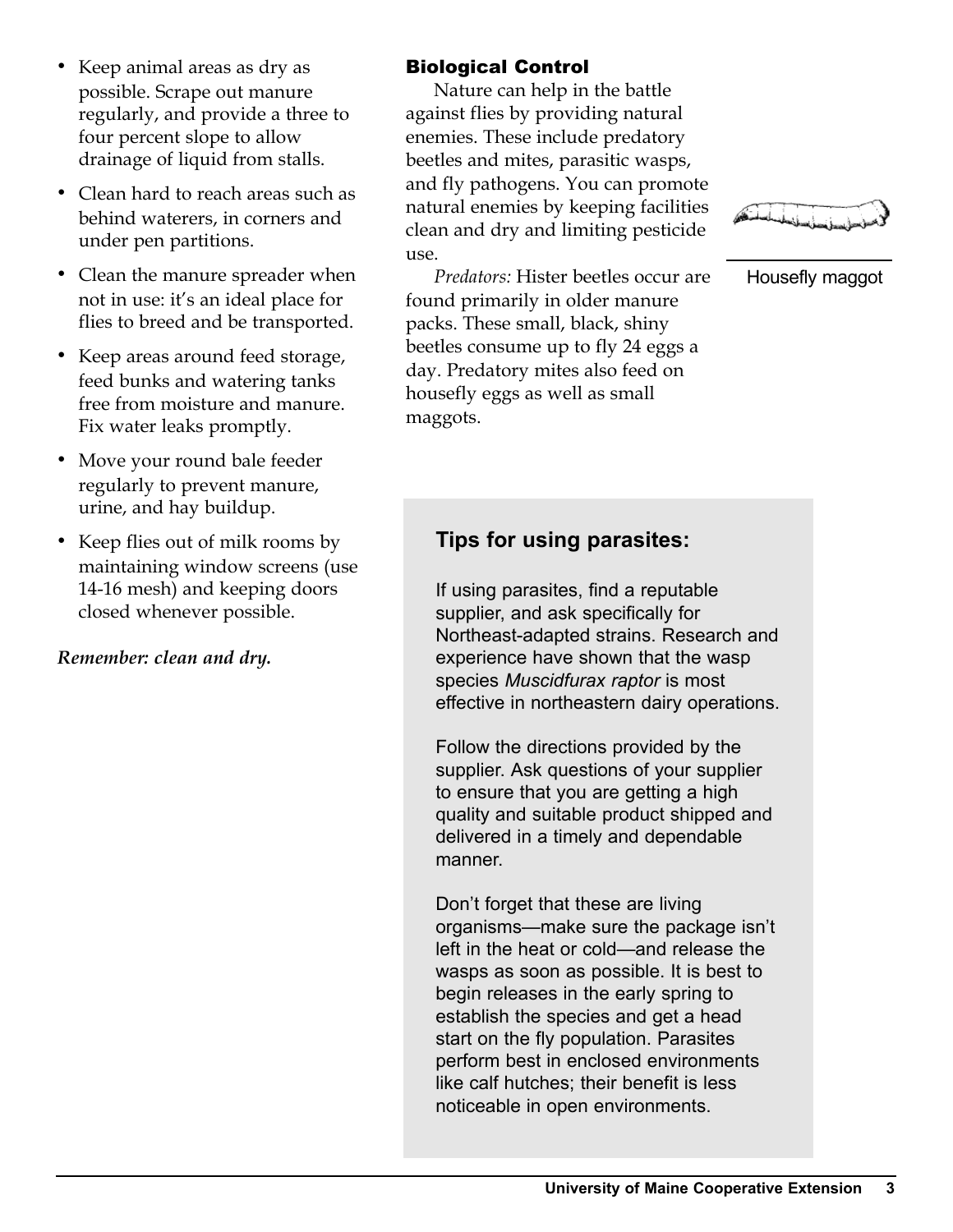**Before using any chemical, always check with the Maine Board of Pesticide Control\* to see if it is registered for use in this state and what regulations pertain to its use.**



Parasitic wasp on fly pupa

*Parasites:* Parasitic wasps look like tiny gnats. Although they are harmless to humans and cattle and go unnoticed in dairy operations, they effectively find and kill fly pupae. The life cycle of most wasps is about three weeks long. There are wasps commercially available for release to augment the natural populations that exist.

When using biological control, remember that it is only one piece of a complete fly management program and, like many other components, will not get rid of flies entirely when used alone. Integrated pest management is a multimethod approach.

#### Chemical Control

If you are using biological control methods, be aware that parasitic wasps and other "good bugs" are often less resistant to insecticides than flies. Use chemicals that are compatible with biological control methods, or you may end up killing fewer flies and more of their enemies!

There are a wide variety of chemicals to control flies. Before using any chemical, always check with the Maine Board of Pesticide Control\* to see if it is registered for use in this state and what regulations pertain to its use. Always follow the label's instructions.

There are chemical controls for organic producers too. These chemicals, such as pyrethrins and citric acid, are naturally derived

from plant materials. Contact Maine Organic Farmers and Gardeners Association (MOFGA)\*\* for information. Before using any spray on an organic farm, contact both MOFGA and the Board of Pesticide Control.

#### Physical Control

Tapes, traps, and lights are forms of physical control aimed at attracting and killing the adult fly. These can be very useful as part of an integrated pest management system. Use traps in areas where the use of chemicals is difficult, ineffective or unacceptable, such as milking parlors, milk holding rooms, and feed holding and mixing areas. Be sure to keep physical controls maintained for maximum effect.

## The IPM Strategy

Integrated pest management is a management strategy incorporating a number of control methods that complement one another and work together. By using cultural control, biological control, chemical control and physical control as pieces of a complete plan, you can economically and effectively manage fly populations.

*<sup>\*</sup> Maine Board of Pesticide Control: Augusta 207-287-2731; Presque Isle 207-764-2039 TDD: 207-287-4470* 

*<sup>\*\*</sup> Maine Organic Farmers and Gardeners Association: 207-548-4142*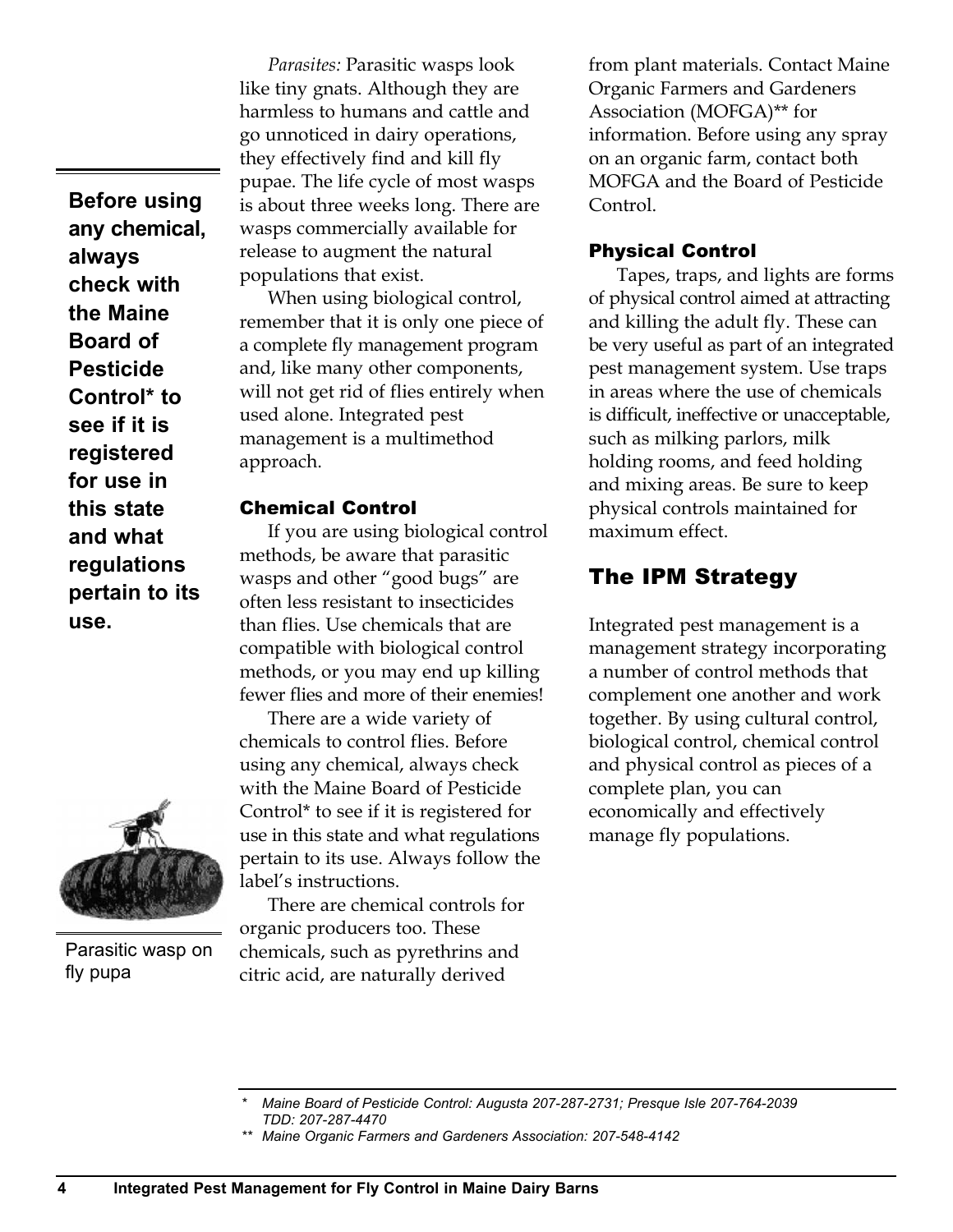Here are seven principles to aid you in decision-making:

- 1. Plan a strategy. Set an attainable goal, make a plan that employs more than one method to control flies, implement it, measure your progress, and keep it simple and flexible. Also, have a contingency plan if setbacks occur.
- 2. An ounce of prevention is worth a pound of cure. Start before the flies do! Begin your plan of action before fly populations begin to build. When warm weather arrives, monitor fly activity, adjust to new situations like changes in weather, don't repeat what doesn't work, and keep up your efforts through the whole season.
- 3. Use what you need to get the job done. If using pesticides, follow the label instructions and avoid unnecessary applications. Be decisive and take the necessary actions.
- 4. Use fly weaknesses to your advantage. Flies are hard to control because they have a short generation time, are prolific, and can detoxify many poisons. But habitat changes make them more susceptible to natural control factors. By keeping the barn clean and dry, you can increase the generation time and lower their reproductivity. Careful use of insecticides will help minimize resistance to pesticides and protect natural enemies. By using a variety of control strategies in an integrated program, you can attack fly weaknesses on multiple levels.
- 5. Make sure the pieces of your plan work together.

*For more information about fly control, contact your local Cooperative Extension office.*

#### **Prepared by Patricia Westenbroek, Extension integrated farm educator**

**Special thanks to Kathy Murray, IPM entomologist, Maine Department of Agriculture, Food and Rural Resources, for her role as peer reviewer of this fact sheet.**

This fact sheet was adapted from the following publications:

Rutz, Donald A., Christopher J. Geden and Charles W. Pitts. *Pest Management Recommendations for Dairy Cattle*. New York: Cornell and Penn State Cooperative Extension. Retrieved from the World Wide Web March 22, 2002 at <http://www.nysipm.cornell.edu/publications/dairycattlerec00.pdf>.

Rutz, Donald A., D. Wes Watson and J. Keith Waldron. *Integrated Management of Flies in and around Dairy and Livestock Barns*. New York State Integrated Pest Management Program, Cornell Cooperative Extension. Retrieved from the World Wide Web March 22, 2002 at http://www.nysipm.cornell.edu/factsheets/dairy/barnflies/barnflies/html>.

Stevenson, Douglass E. and Jesse Cocke. *Integrated pest management of flies in Texas dairies*. Texas Agricultural Extension Service. Retrieved from the World Wide Web March 22, 2002 at <http://agpublications.tamu.edu/pubs/aes/e26.pdf>.